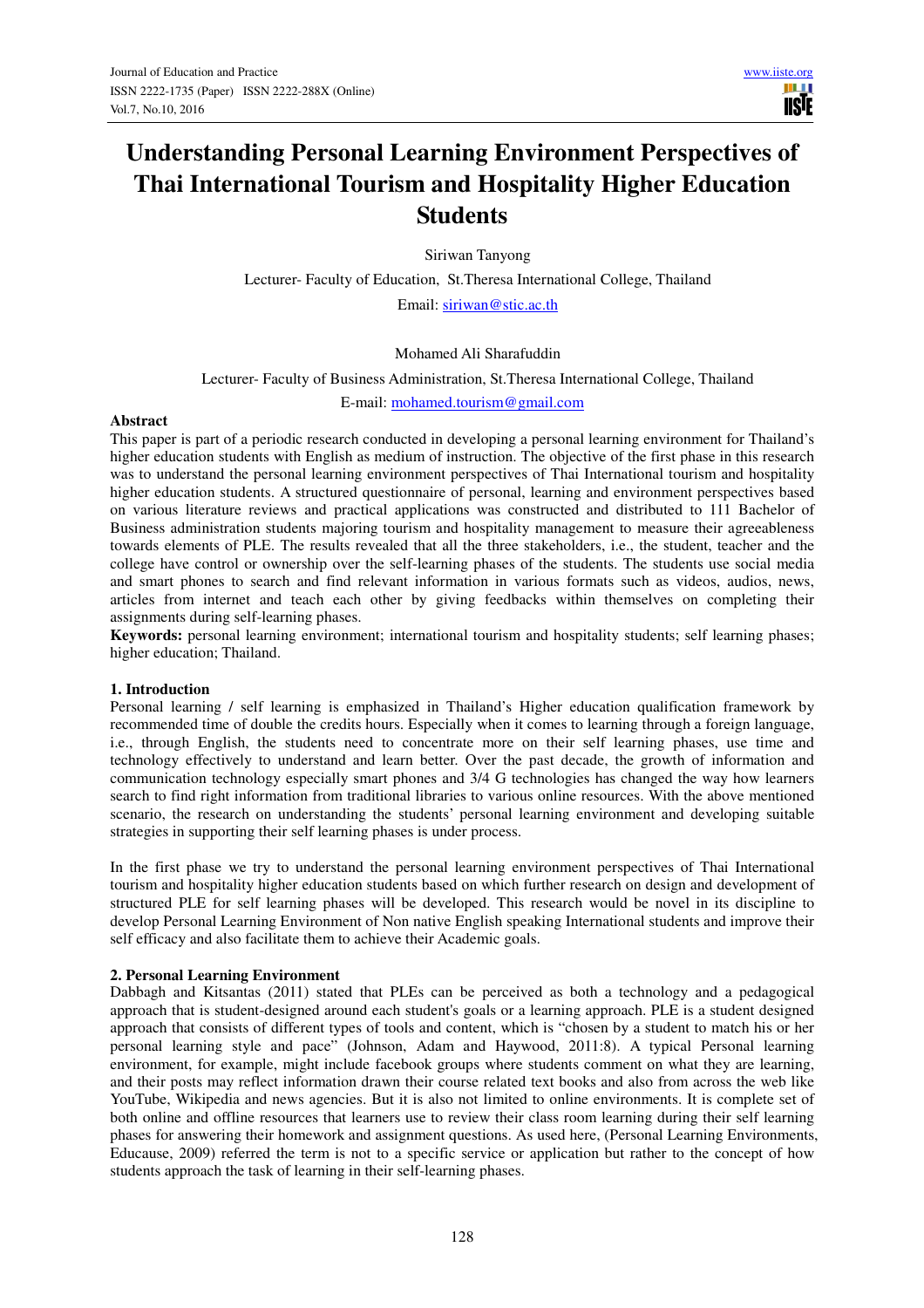# **3**. **Self-regulated learning**

Self-regulated learning is the term coined by Zimmerman which means that Students' becoming masters of their own learning (Zimmerman and Schunk, 1989). Self-regulated learning is defined as a learners' ability to engage themselves in appropriate actions, thoughts, feelings, behaviors in order to attain their academic goals by selfmonitoring and self reflecting throughout the goal completion process (Zimmerman, 2000).

# **4. Design/Methodology/Approach**

Zhou H (2013) reviewed twenty relevant research articles and revealed that, unified elements of personal, learning and environment perspectives are ownership and control of students learning, teaching each other by collaborating, finding and sharing information and web-based various digital tools / resources respectively. A structured questionnaire was constructed based on the PLE components of both (Zhou, 2013; Dabbagh and Kitsantas, 2011). Likert 5-point scale was used to measure the agreeableness of students towards the Personal, learning and environment perspectives. The questionnaire was distributed to 111 Bachelor of Business administration students majoring tourism and hospitality management at St.Theresa International College, to measure their agreeableness towards elements of PLE.

Based on Zimmerman's (2002) Self-Regulated Learning phases, the author enabled the student's self- regulated learning environment by encouraging them to use various tools such as micro-blogging, google docs, google forms, google spreadsheets, youtube, Wikipedia, online Thai – English – Thai dictionaries, group participations in social media through creating group chats for the first phase (Planning) during the beginning of the semester. During the second phase (learning), students were assigned to use social media and form informal learning groups and allowed to complete and submit back their homework and assignments surrounding their course topics thereby extending their Personal learning environment from a personal learning space to a social learning space. At the third phase (reflecting), the students will be allowed to synthesize and aggregate information from phase one and phase two in order to reflect on their overall learning experience. At the initial stage of the first phase, the authors researched the personal, learning and environment perspectives of Thai International tourism and hospitality higher education students and the results are discussed below.

# **5. Results and Discussions**

# **1. Descriptive Statistics**

The results of the Personal Learning Environment Perspectives of Thai International Tourism and Hospitality Higher Education Students during the first phase are presented below.



From table 1 and figure 1.1 it is inferred that majority of the respondents i.e., 91.9 percent are female and the remaining 8.1 percent are male respondents.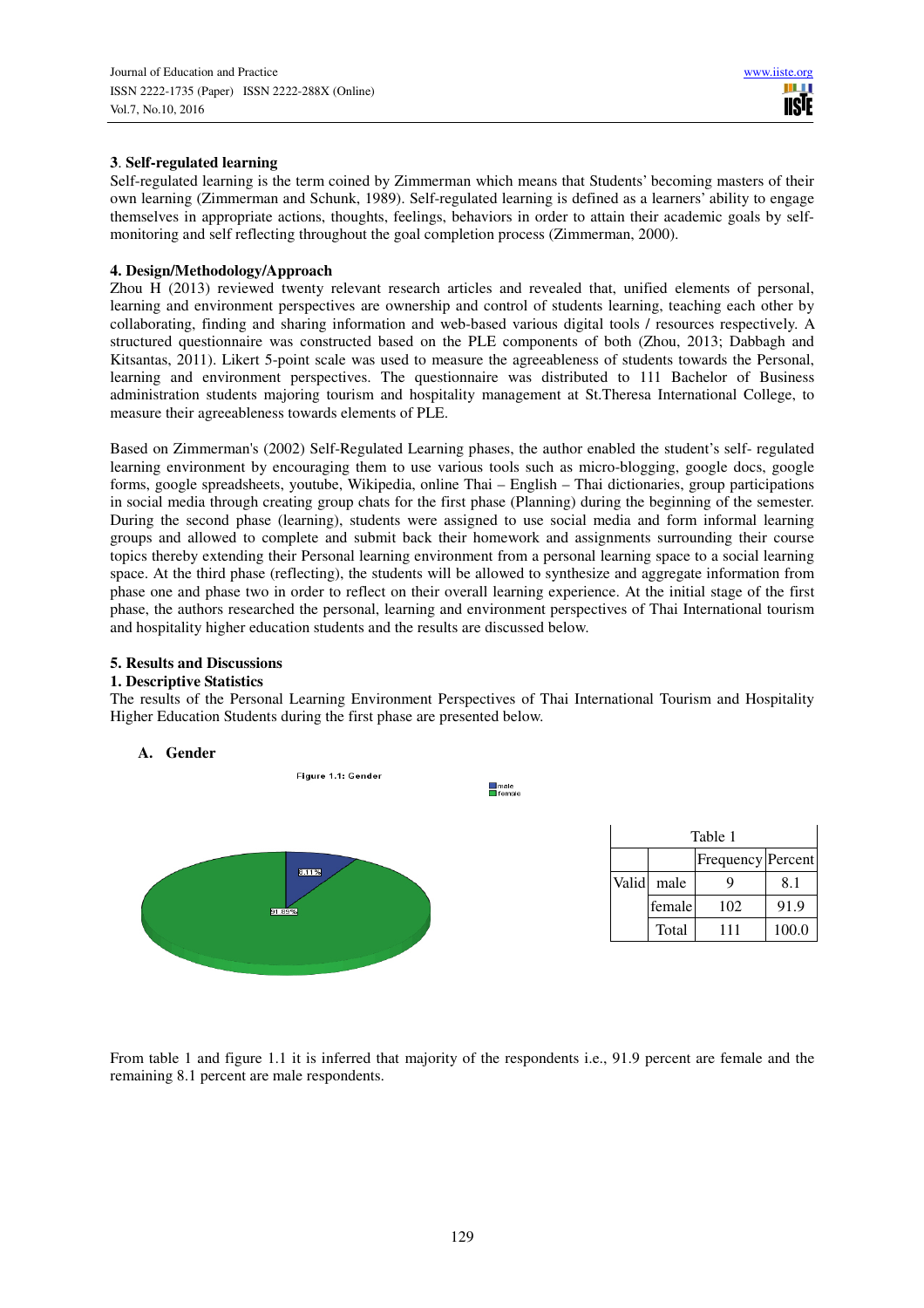# **B. Age**



From table 2 and figure 1.2 it is inferred that the age of all the respondents are between 18 to 22, 6.3 percent of the respondents at the age of 18, 30.6 percent at the age of 19, 43.2 percent at the age of 20, 16.2 percent at the age of 21 and 3.6 percent at the age of 22.

# **C. Year of Study**



| Table 3 |                        |     |       |  |  |
|---------|------------------------|-----|-------|--|--|
|         | Year Frequency Percent |     |       |  |  |
| Valid   | y1                     | 42  | 37.8  |  |  |
|         | y2                     | 47  | 42.3  |  |  |
|         | $v_3$                  | 22  | 19.8  |  |  |
|         | Total                  | 111 | 100.0 |  |  |

From table 3 and figure 1.3 it is inferred that the majority of the respondents i.e., 42.3 percent are from year 2 followed by 37.8 percent from year 1 and 19.8 percent from year 3 of tourism and hospitality major.

# **2. Reliability Statistics**

# **A. Personal Perspectives**

| <b>Table 4: Reliability Statistics of</b><br><b>Personal Perspectives</b> |            |  |  |  |  |
|---------------------------------------------------------------------------|------------|--|--|--|--|
| Cronbach's Alpha                                                          | N of Items |  |  |  |  |
| .606                                                                      | 14         |  |  |  |  |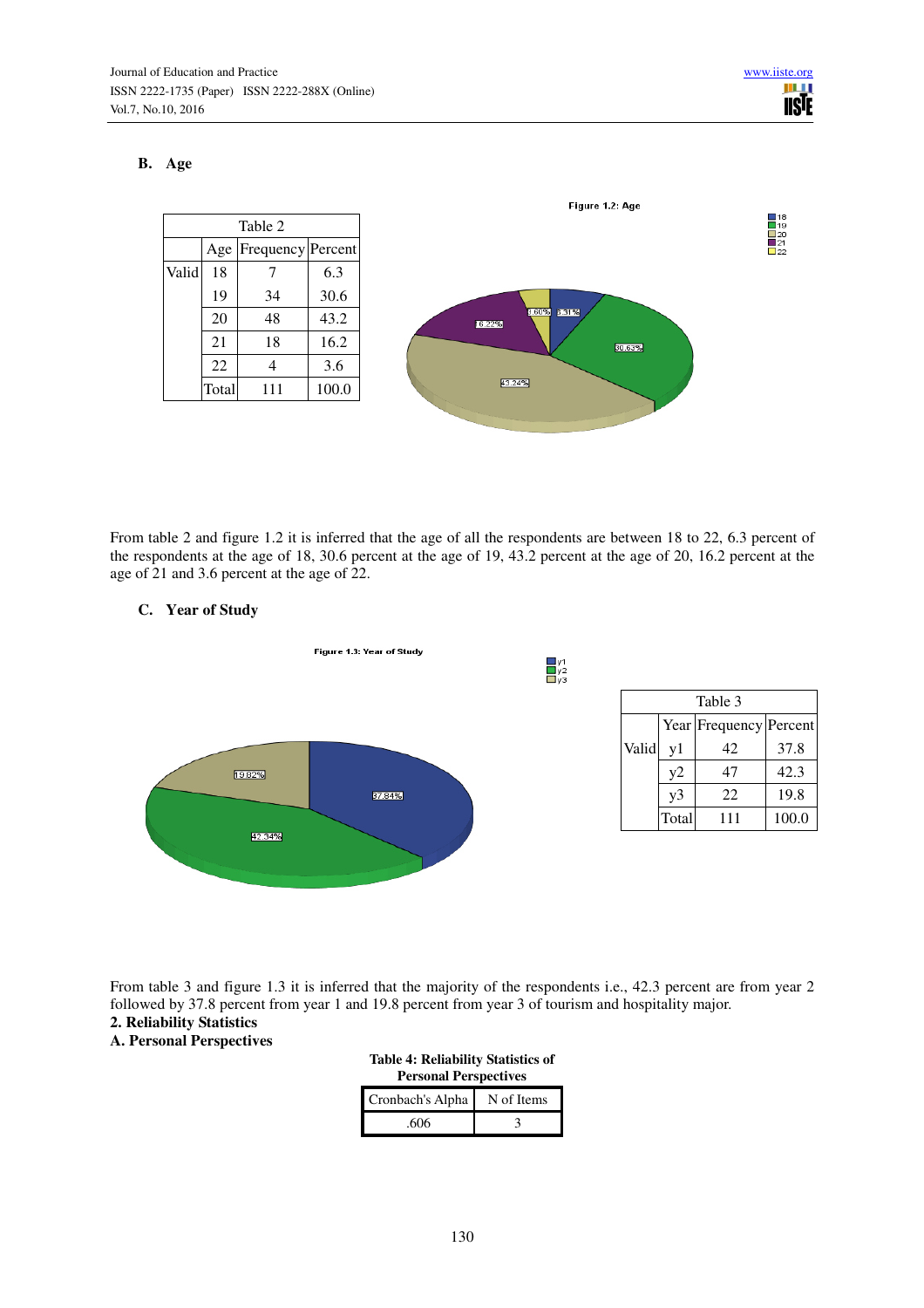| <b>Table 5: Item-Total Statistics</b>                                 |                               |                                   |                                     |                                     |  |  |  |
|-----------------------------------------------------------------------|-------------------------------|-----------------------------------|-------------------------------------|-------------------------------------|--|--|--|
| <b>Personal Perspectives</b>                                          | Scale Mean if<br>Item Deleted | Scale Variance if<br>Item Deleted | Corrected Item-Total<br>Correlation | Cronbach's Alpha if<br>Item Deleted |  |  |  |
| Personal 1: I have control over my self-<br>learning phases.          | 6.5946                        | 1.916                             | .396                                | .533                                |  |  |  |
| Personal 2: My teachers have control<br>over my self-learning phases. | 6.6216                        | 1.892                             | .519                                | .359                                |  |  |  |
| Personal 3: My College has control<br>over my self-learning phases.   | 6.9459                        | 2.088                             | .339                                | .613                                |  |  |  |

The cronbach 's alpha was used to estimate the reliability of the research constructs. The Table no. 4 and 5 indicate the reliability statistics and item total statistics for Personal Perspectives of self learning phases. The scores of cronbach's alpha if the items deleted are moderate, so the item analysis indicates the individual item have secured moderate score. The cronbach's alpha score for all the 3 items of Personal Perspectives of self learning phases is .606, which has moderate reliability. Whereas the second item - My teachers have control over my self-learning phases hold low reliability if the deleted. In overall reliability value is acceptable, which is .606.

#### **B. Learning Perspectives**

**Table 6: Reliability Statistics of Learning Perspectives**

| Cronbach's Alpha | N of Items |
|------------------|------------|
| 898              | ∩          |

| <b>Table 7: Item-Total Statistics</b>                                                                                                                                                                                 |                                  |                                             |                                         |                                        |  |  |
|-----------------------------------------------------------------------------------------------------------------------------------------------------------------------------------------------------------------------|----------------------------------|---------------------------------------------|-----------------------------------------|----------------------------------------|--|--|
|                                                                                                                                                                                                                       | Scale Mean<br>if Item<br>Deleted | Scale<br>Variance if<br><b>Item Deleted</b> | Corrected Item-<br>Total<br>Correlation | Cronbach's<br>Alpha if Item<br>Deleted |  |  |
| Learning 1 (Actions): I will plan and organize my self-<br>learning phases effectively                                                                                                                                | 31.7207                          | 33.585                                      | .716                                    | .883                                   |  |  |
| Learning 2 (Actions): I will search and find relevant<br>information in various formats (Videos, News, Articles,<br>online books, etc)                                                                                | 31.6216                          | 34.965                                      | .620                                    | .890                                   |  |  |
| Learning 3 (Actions): I will communicate and collaborate<br>with others during my self-learning phases.                                                                                                               | 31.7117                          | 35.116                                      | .688                                    | .886                                   |  |  |
| Learning 4 (Actions): As class peers, we teach each other and<br>give feedbacks within ourselves on the assignments during<br>our self-learning phases                                                                | 31.6757                          | 34.367                                      | .692                                    | .885                                   |  |  |
| Learning 5 (Actions): My self-learning phases include editing<br>and creating new contents.                                                                                                                           | 31.8198                          | 35.531                                      | .699                                    | .885                                   |  |  |
| Learning 6 (People to learn from and with): I develop<br>contents and learn by myself (I have self direction towards<br>my learning) in completing assignments during my self-<br>learning phases.                    | 31.5946                          | 35.480                                      | .605                                    | .891                                   |  |  |
| Learning 7 (People to learn from and with): I develop<br>contents with my friends, discuss with them in completing<br>assignments during my self-learning phases.                                                     | 31.7027                          | 34.593                                      | .659                                    | .887                                   |  |  |
| Learning 8 (People to learn from and with): I develop<br>contents with my friends, discuss with them and also ask<br>doubts, later clear from my teacher in completing<br>assignments during my self-learning phases. | 31.7477                          | 36.027                                      | .662                                    | .888                                   |  |  |
| Learning 9 (Goals of Learning): I use my self-learning<br>phases to pursue towards achieving my short term goals (Ex:<br>Getting A Grade in the subject, achieving 3.4 CGPA, etc)                                     | 31.8108                          | 35.864                                      | .557                                    | .894                                   |  |  |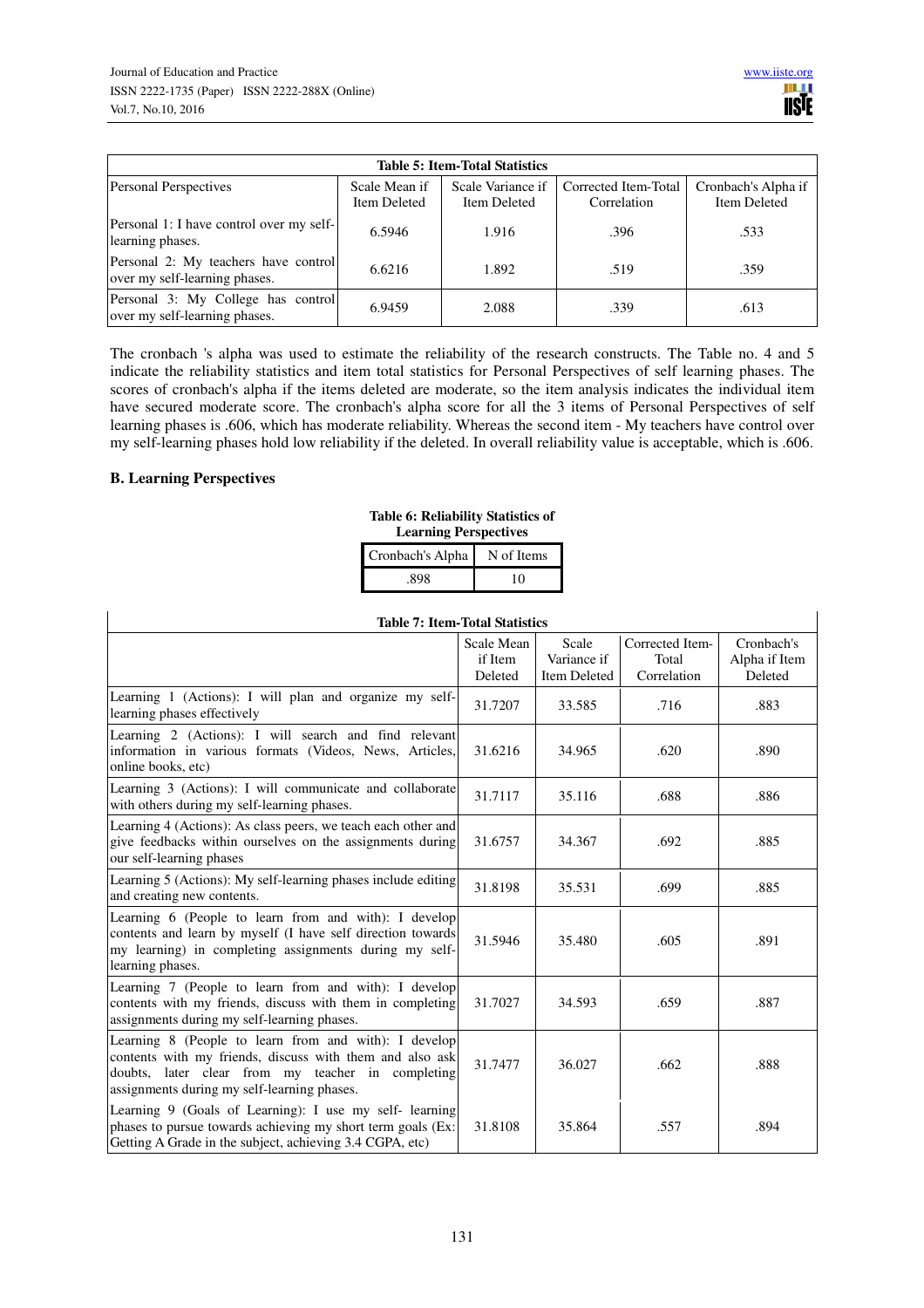| <b>Table 7: Item-Total Statistics</b>                                                                                                                                                                                 |                                  |                                             |                                         |                                        |  |  |  |
|-----------------------------------------------------------------------------------------------------------------------------------------------------------------------------------------------------------------------|----------------------------------|---------------------------------------------|-----------------------------------------|----------------------------------------|--|--|--|
|                                                                                                                                                                                                                       | Scale Mean<br>if Item<br>Deleted | Scale<br>Variance if<br><b>Item Deleted</b> | Corrected Item-<br>Total<br>Correlation | Cronbach's<br>Alpha if Item<br>Deleted |  |  |  |
| Learning 1 (Actions): I will plan and organize my self-<br>learning phases effectively                                                                                                                                | 31.7207                          | 33.585                                      | .716                                    | .883                                   |  |  |  |
| Learning 2 (Actions): I will search and find relevant<br>information in various formats (Videos, News, Articles,<br>online books, etc)                                                                                | 31.6216                          | 34.965                                      | .620                                    | .890                                   |  |  |  |
| Learning 3 (Actions): I will communicate and collaborate<br>with others during my self-learning phases.                                                                                                               | 31.7117                          | 35.116                                      | .688                                    | .886                                   |  |  |  |
| Learning 4 (Actions): As class peers, we teach each other and<br>give feedbacks within ourselves on the assignments during<br>our self-learning phases                                                                | 31.6757                          | 34.367                                      | .692                                    | .885                                   |  |  |  |
| Learning 5 (Actions): My self-learning phases include editing<br>and creating new contents.                                                                                                                           | 31.8198                          | 35.531                                      | .699                                    | .885                                   |  |  |  |
| Learning 6 (People to learn from and with): I develop<br>contents and learn by myself (I have self direction towards<br>my learning) in completing assignments during my self-<br>learning phases.                    | 31.5946                          | 35.480                                      | .605                                    | .891                                   |  |  |  |
| Learning 7 (People to learn from and with): I develop<br>contents with my friends, discuss with them in completing<br>assignments during my self-learning phases.                                                     | 31.7027                          | 34.593                                      | .659                                    | .887                                   |  |  |  |
| Learning 8 (People to learn from and with): I develop<br>contents with my friends, discuss with them and also ask<br>doubts, later clear from my teacher in completing<br>assignments during my self-learning phases. | 31.7477                          | 36.027                                      | .662                                    | .888                                   |  |  |  |
| Learning 9 (Goals of Learning): I use my self-learning<br>phases to pursue towards achieving my short term goals (Ex:<br>Getting A Grade in the subject, achieving 3.4 CGPA, etc)                                     | 31.8108                          | 35.864                                      | .557                                    | .894                                   |  |  |  |
| Learning 10 (Goals of Learning): I use my self-learning<br>phases to pursue towards achieving my long term goals (Ex:<br>To become a General Manager in my field of expertise, To<br>start my own company, etc)       | 31.8649                          | 34.845                                      | .592                                    | .892                                   |  |  |  |

The Table 6 and 7 indicate the reliability statistics and item total statistics for Learning Perspectives of self learning phases. The scores of cronbach's alpha if the items deleted are high, so the item analysis indicates the all individual items have secured high score. The cronbach's alpha score for all the 10 items of learning Perspectives of self learning phases is .898, which has high reliability.

# **C. Environment Perspectives**

**Table 8: Reliability Statistics of Environment Perspectives**

| Cronbach's Alpha | N of Items |
|------------------|------------|
|                  |            |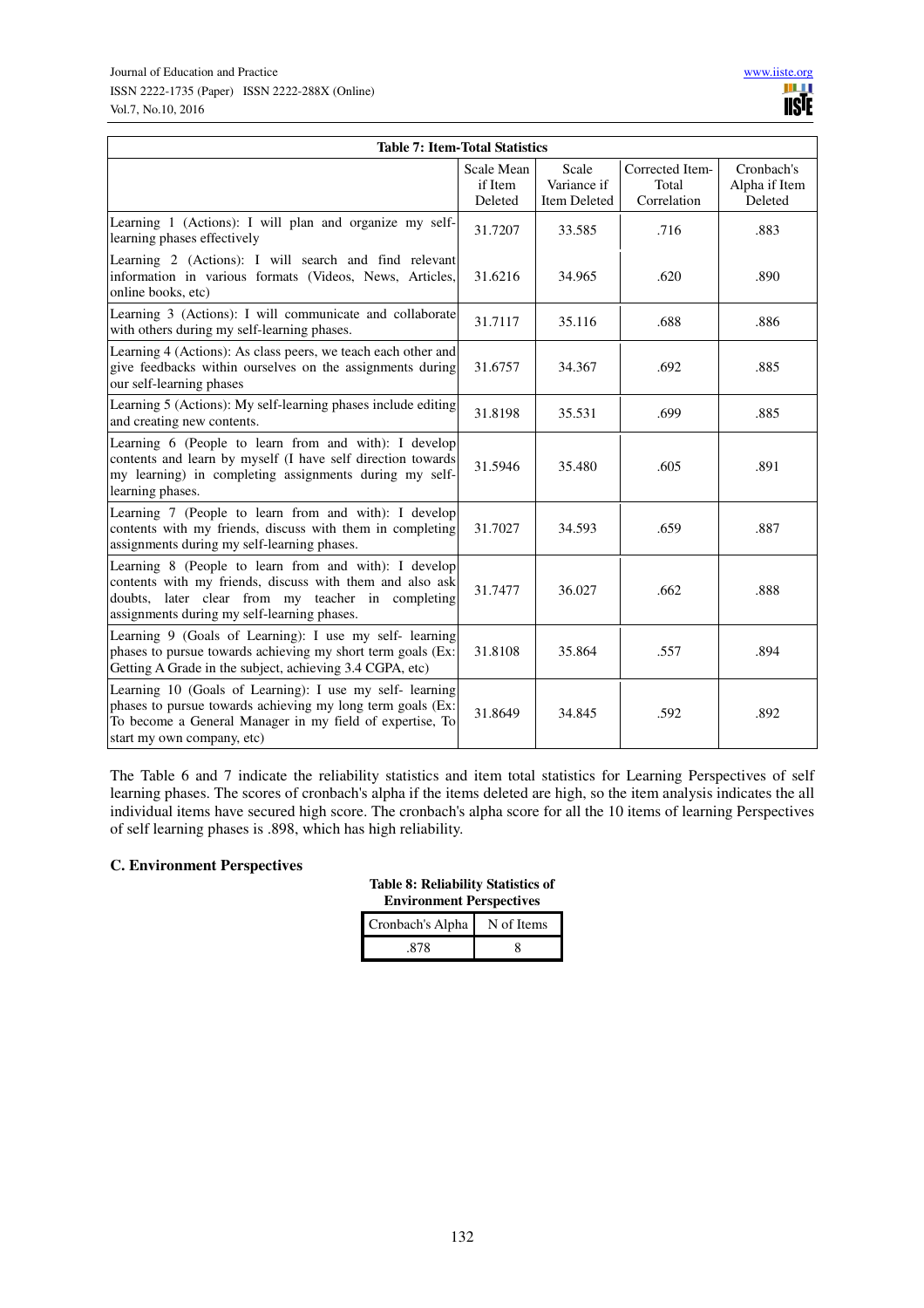| <b>Table 9: Item-Total Statistics</b>                                                                                                                                                                    |                                  |                                             |                                         |                                        |  |  |
|----------------------------------------------------------------------------------------------------------------------------------------------------------------------------------------------------------|----------------------------------|---------------------------------------------|-----------------------------------------|----------------------------------------|--|--|
|                                                                                                                                                                                                          | Scale Mean<br>if Item<br>Deleted | Scale<br>Variance if<br><b>Item Deleted</b> | Corrected Item-<br>Total<br>Correlation | Cronbach's<br>Alpha if Item<br>Deleted |  |  |
| Environment 1 (Platform and Tools): I use internet as a<br>major platform during my self-learning phases.                                                                                                | 25.5135                          | 22.961                                      | .573                                    | .869                                   |  |  |
| Environment 2 (Platform and Tools): I often use smart phone<br>mobile rather than personal computer / laptop during my<br>self-learning phases.                                                          | 25.4144                          | 21.681                                      | .659                                    | .861                                   |  |  |
| Environment 3 (Platform and Tools): I use social media tools<br>(Ex: facebook Group chat, micro-blogging, etc) for effective<br>personal learning.                                                       | 25.3694                          | 21.853                                      | .728                                    | .853                                   |  |  |
| Environment 4 (Community): My peers support me and help<br>me through collaborative learning (Asking help from friends<br>for vocabulary, meaning of sentences, how to do<br>assignments, homework, etc) | 25.4685                          | 22.924                                      | .611                                    | .865                                   |  |  |
| Environment 5 (Community): I seek support from other<br>groups / class during my self-learning phases.                                                                                                   | 25.6126                          | 22.330                                      | .638                                    | .863                                   |  |  |
| Environment 6 (resources): I use various online applications,<br>services and learning resources (Thai – English – Thai<br>Dictionary) during my self-learning phases.                                   | 25.4144                          | 22.590                                      | .603                                    | .866                                   |  |  |
| Environment 7 (resources): I use mobile internet as a major<br>resource during my self-learning phases.                                                                                                  | 25.5676                          | 21.975                                      | .696                                    | .857                                   |  |  |
| Environment 8 (resources): My completed and shared<br>assignment also becomes an additional resource for my<br>group members.                                                                            | 25.5856                          | 23.336                                      | .611                                    | .866                                   |  |  |

The Table 8 and 9 indicate the reliability statistics and item total statistics for Environment Perspectives of self learning phases. The scores of cronbach's alpha if the items deleted are high, so the item analysis indicates the individual item have secured high score. The cronbach's alpha score for all the 8 items of environment Perspectives of self learning phases is .878, which has high reliability.

#### **D. Overall Reliability Score for all the three Perspectives (Personal, Learning and Environment) Table 10: Reliability Statistics of all**

**three perspectives**

| Cronbach's Alpha | N of Items |
|------------------|------------|
| .936             |            |

| <b>Table 11: Item-Total Statistics</b>                                                                                                                                                         |                               |                                      |                                        |                                        |  |  |
|------------------------------------------------------------------------------------------------------------------------------------------------------------------------------------------------|-------------------------------|--------------------------------------|----------------------------------------|----------------------------------------|--|--|
|                                                                                                                                                                                                | Scale Mean if<br>Item Deleted | Scale<br>Variance if<br>Item Deleted | Corrected<br>Item-Total<br>Correlation | Cronbach's<br>Alpha if Item<br>Deleted |  |  |
| Personal 1: I have control over my self-learning phases.                                                                                                                                       | 70.9820                       | 142.072                              | .655                                   | .932                                   |  |  |
| Personal 2: My teachers have control over my self-learning phases.                                                                                                                             | 71.0090                       | 145.300                              | .559                                   | .934                                   |  |  |
| Personal 3: My College has control over my self-learning phases.                                                                                                                               | 71.3333                       | 148.988                              | .334                                   | .937                                   |  |  |
| Learning 1 (Actions): I will plan and organize my self-learning phases<br>effectively                                                                                                          | 70.9369                       | 138.696                              | .736                                   | .930                                   |  |  |
| Learning 2 (Actions): I will search and find relevant information in various<br>formats (Videos, News, Articles, online books, etc)                                                            | 70.8378                       | 142.555                              | .594                                   | .933                                   |  |  |
| Learning 3 (Actions): I will communicate and collaborate with others during<br>my self-learning phases.                                                                                        | 70.9279                       | 141.922                              | .699                                   | .931                                   |  |  |
| Learning 4 (Actions): As class peers, we teach each other and give feedbacks<br>within ourselves on the assignments during our self-learning phases                                            | 70.8919                       | 140.679                              | .692                                   | .931                                   |  |  |
| Learning 5 (Actions): My self-learning phases include editing and creating new<br>contents.                                                                                                    | 71.0360                       | 142.944                              | .698                                   | .931                                   |  |  |
| Learning 6 (People to learn from and with): I develop contents and learn by<br>myself (I have self direction towards my learning) in completing assignments<br>during my self-learning phases. | 70.8108                       | 142.664                              | .621                                   | .933                                   |  |  |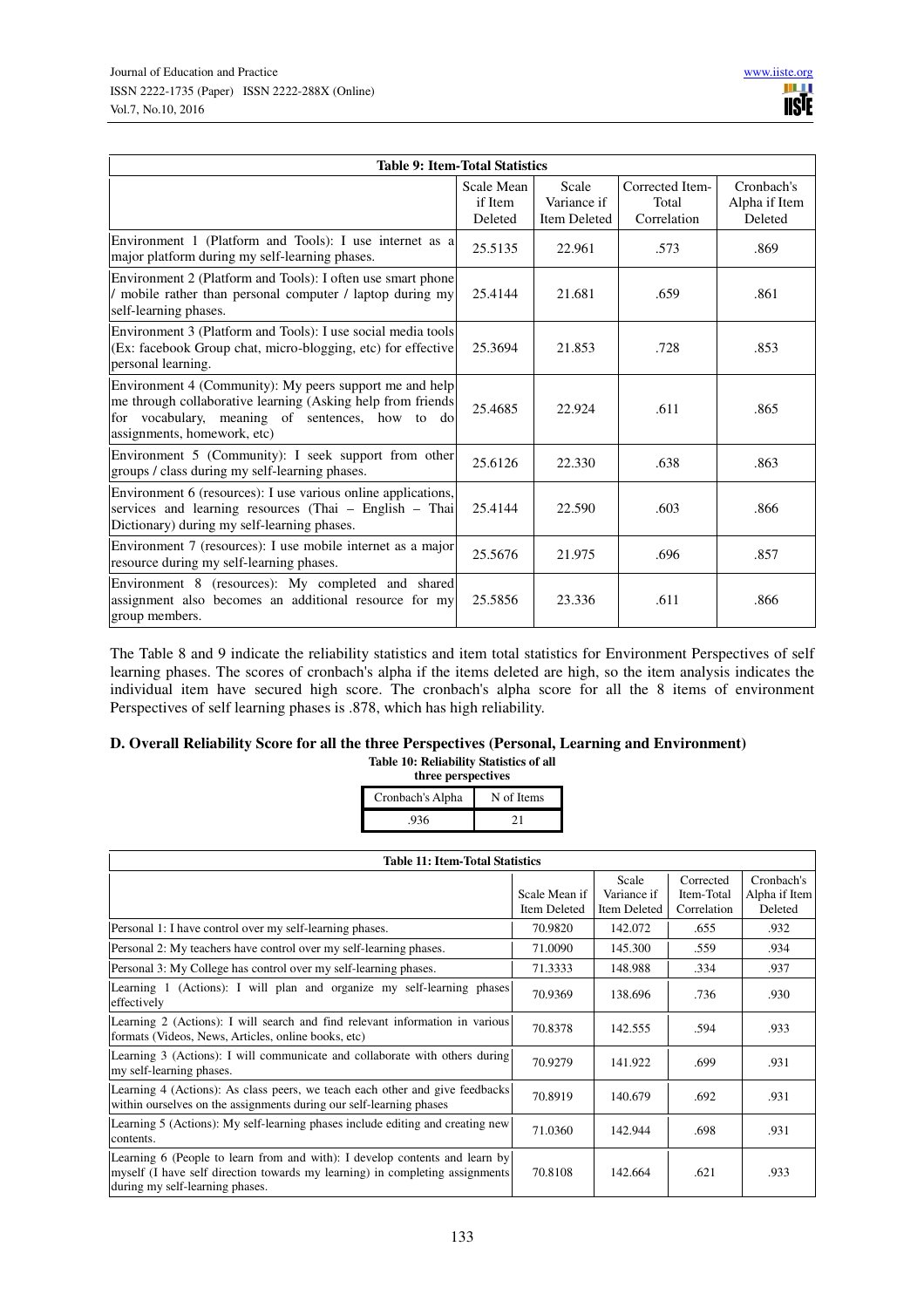| Learning 7 (People to learn from and with): I develop contents with my friends,<br>discuss with them in completing assignments during my self-learning phases.                                                     | 70.9189 | 140.712 | .681 | .931 |
|--------------------------------------------------------------------------------------------------------------------------------------------------------------------------------------------------------------------|---------|---------|------|------|
| Learning 8 (People to learn from and with): I develop contents with my friends,<br>discuss with them and also ask doubts, later clear from my teacher in<br>completing assignments during my self-learning phases. | 70.9640 | 144.253 | .644 | .932 |
| Learning 9 (Goals of Learning): I use my self-learning phases to pursue<br>towards achieving my short term goals (Ex: Getting A Grade in the subject,<br>achieving 3.4 CGPA, etc)                                  | 71.0270 | 144.172 | .540 | .934 |
| Learning 10 (Goals of Learning): I use my self-learning phases to pursue<br>towards achieving my long term goals (Ex: To become a General Manager in<br>my field of expertise, To start my own company, etc)       | 71.0811 | 142.366 | .569 | .934 |
| Environment 1 (Platform and Tools): I use internet as a major platform during<br>my self-learning phases.                                                                                                          | 70.8468 | 142.404 | .622 | .933 |
| Environment 2 (Platform and Tools): I often use smart phone / mobile rather<br>than personal computer / laptop during my self-learning phases.                                                                     | 70.7477 | 143.463 | .515 | .935 |
| Environment 3 (Platform and Tools): I use social media tools (Ex: facebook<br>Group chat, micro-blogging, etc) for effective personal learning.                                                                    | 70.7027 | 141.556 | .671 | .932 |
| Environment 4 (Community): My peers support me and help me through<br>collaborative learning (Asking help from friends for vocabulary, meaning of<br>sentences, how to do assignments, homework, etc)              | 70.8018 | 143.415 | .601 | .933 |
| Environment 5 (Community): I seek support from other groups / class during<br>my self-learning phases.                                                                                                             | 70.9459 | 141.579 | .647 | .932 |
| Environment 6 (resources): I use various online applications, services and<br>learning resources (Thai $-$ English $-$ Thai Dictionary) during my self-learning<br>phases.                                         | 70.7477 | 142.118 | .619 | .933 |
| Environment 7 (resources): I use mobile internet as a major resource during my<br>self-learning phases.                                                                                                            | 70.9009 | 142.181 | .628 | .932 |
| Environment 8 (resources): My completed and shared assignment also becomes<br>an additional resource for my group members.                                                                                         | 70.9189 | 142.530 | .698 | .931 |

Overall reliability was estimated for all the 21 items to find out the internal consistency, and from table 10 and 11 it is inferred that the Cronbach's Alpha is very high .936. Under the "Cronbach's Alpha if Item deleted" all the items have high reliability, which is greater than 0.93, so it is not necessary to delete any of the items to improve the reliability score of this scale.

#### **3. Students' opinion towards personal, learning and environment perspectives of their self learning phases**

#### **1. Personal Perspective**

#### **Table 12: Personal Perspective and Students Opinion (n=111)**

| Personal Perspective                                               | Mean   | S.D.   | Level    |
|--------------------------------------------------------------------|--------|--------|----------|
| Personal 1: I have control over my self-learning phases.           | 3.4865 | .89305 | Moderate |
| Personal 2: My teachers have control over my self-learning phases. | 3.4595 | .80661 | Moderate |
| Personal 3: My College has control over my self-learning phases.   | 3.1351 | .86850 | Moderate |

When it comes to control over the self learning phases, the mean remains moderate for all the three components. Whereas the personal perspective 1, i,e., "I have control over my self-learning phases" has a highest score with a mean of 3.48 followed by "my teacher have control over my self-learning phases" with a mean score of 3.45 and the colleges' control scored lowest with a mean score of 3.13. In overall it is inferred that all the three stakeholders the student, the teacher and college have a certain degree of control over the personal perspective of students' self learning phases.

#### **2. Learning Perspective**

#### **Table 13: Learning Perspective and Students Agreeableness (n=111)**

| Learning Perspective                                                                 | Mean   | S.D.   | Level |
|--------------------------------------------------------------------------------------|--------|--------|-------|
| Learning 1 (Actions): I will plan and organize my self-learning phases effectively   | 3.5315 | .98921 | High  |
| Learning 2 (Actions): I will search and find relevant information in various formats |        |        |       |
| (Videos, News, Articles, online books, etc)                                          | 3.6306 | .94319 | High  |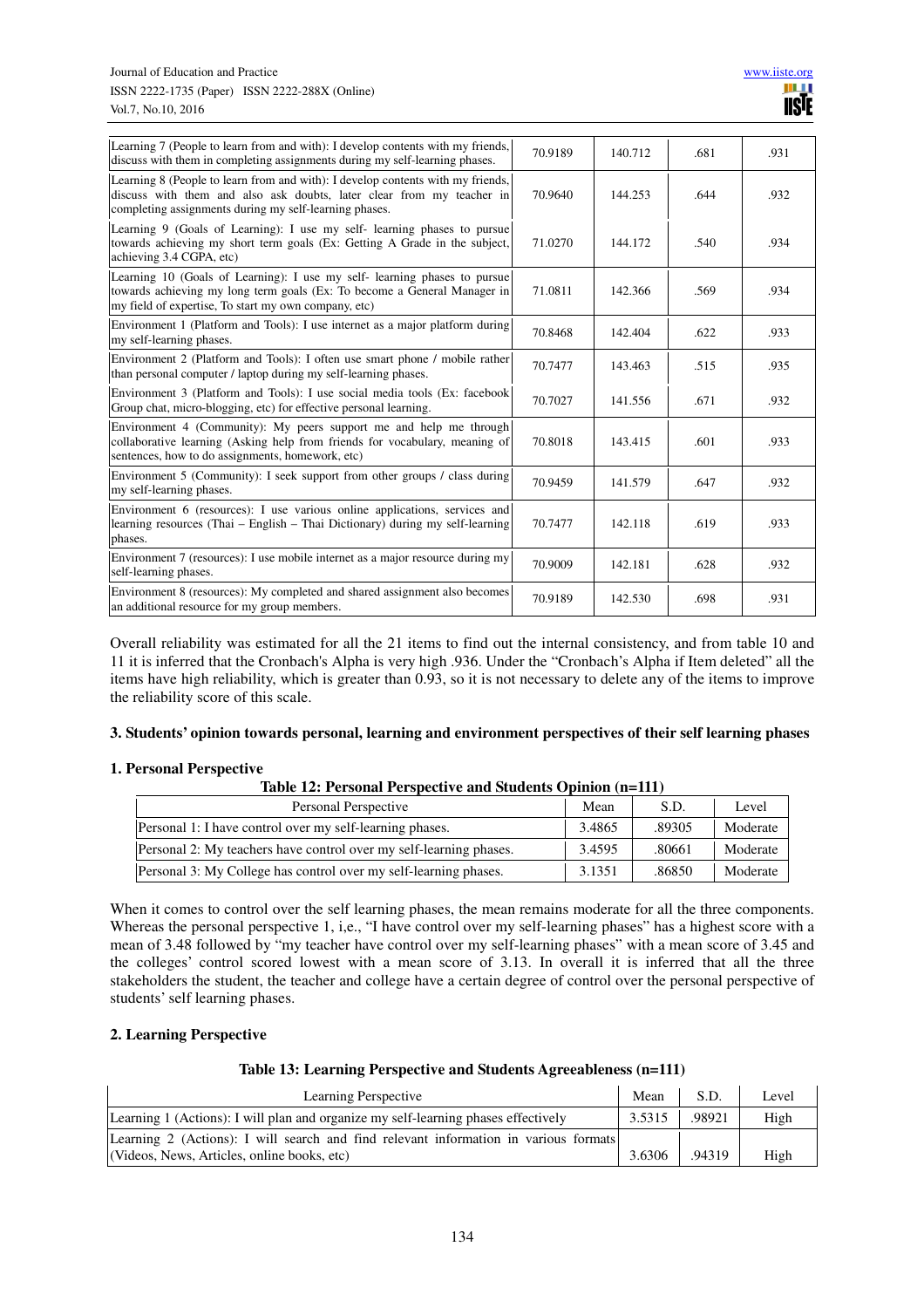| Learning 3 (Actions): I will communicate and collaborate with others during my self-                                                                                            |        |        |          |
|---------------------------------------------------------------------------------------------------------------------------------------------------------------------------------|--------|--------|----------|
| learning phases.                                                                                                                                                                | 3.5405 | .85049 | High     |
| Learning 4 (Actions): As class peers, we teach each other and give feedbacks within                                                                                             |        |        |          |
| ourselves on the assignments during our self-learning phases                                                                                                                    | 3.5766 | .92980 | High     |
| Learning 5 (Actions): My self-learning phases include editing and creating new contents.                                                                                        | 3.4324 | .79340 | Moderate |
| Learning 6 (People to learn from and with): I develop contents and learn by myself (I)<br>have self direction towards my learning) in completing assignments during my self-    |        |        |          |
| learning phases.                                                                                                                                                                | 3.6577 | .89945 | High     |
| Learning 7 (People to learn from and with): I develop contents with my friends, discuss                                                                                         |        |        |          |
| with them in completing assignments during my self-learning phases.                                                                                                             | 3.5495 | .94136 | High     |
| Learning 8 (People to learn from and with): I develop contents with my friends, discuss<br>with them and also ask doubts, later clear from my teacher in completing assignments |        |        |          |
| during my self-learning phases.                                                                                                                                                 | 3.5045 | .77311 | High     |
| Learning 9 (Goals of Learning): I use my self-learning phases to pursue towards<br>achieving my short term goals (Ex: Getting A Grade in the subject, achieving 3.4 CGPA,       |        |        |          |
| etc)                                                                                                                                                                            | 3.4414 | .91139 | Moderate |
| Learning 10 (Goals of Learning): I use my self-learning phases to pursue towards                                                                                                |        |        |          |
| achieving my long term goals (Ex: To become a General Manager in my field of<br>expertise, To start my own company, etc)                                                        | 3.3874 | .99244 | Moderate |

In the action aspect of learning perspective the research results reveal that searching and finding relevant information in various formats such as videos, audios, news, articles from internet has highest mean with a score of 3.63 whereas, editing and creating new contents with the information scored moderate with a mean of 3.43. And all the three aspects of people to learn from and with have high mean scores. Though "I develop contents and learn by myself in completing assignments has the highest mean", interaction with friends and teachers during their self learning phases are also highly agreed by students of which interaction with teacher has lowest standard deviation of .773. Finally, achieving both short term and long term goals scored moderate i.e., 3.44 and 3.38 respectively.

# **3. Environment Perspective**

# **Table 14: Environment Perspective and Students Agreeableness (n=111)**

| <b>Environment Perspective</b>                                                                         | Mean | S.D. | Level |
|--------------------------------------------------------------------------------------------------------|------|------|-------|
| Environment 1 (Platform and Tools): I use internet as a major platform during my self-learning phases. | 3.67 | .907 | High  |
| Environment 2 (Platform and Tools): I often use smart phone / mobile rather than personal computer /   |      |      |       |
| laptop during my self-learning phases.                                                                 | 3.77 | .998 | High  |
| Environment 3 (Platform and Tools): I use social media tools (Ex: facebook Group chat, micro-blogging, |      |      |       |
| etc) for effective personal learning.                                                                  | 3.80 | .936 | High  |
| Environment 4 (Community): My peers support me and help me through collaborative learning (Asking      |      |      |       |
| help from friends for vocabulary, meaning of sentences, how to do assignments, homework, etc)          | 3.67 | .898 | High  |
| Environment 5 (Community): I seek support from other groups / class during my self-learning phases.    | 3.55 | .931 | High  |
| Environment 6 (resources): I use various online applications, services and learning resources (Thai –  |      |      |       |
| English – Thai Dictionary) during my self-learning phases.                                             | 3.75 | .960 | High  |
| Environment 7 (resources): I use mobile internet as a major resource during my self-learning phases.   | 3.60 | .945 | High  |
| Environment 8 (resources): My completed and shared assignment also becomes an additional resource      |      |      |       |
| for my group members.                                                                                  | 3.55 | .826 | High  |

All environment aspects scored with high mean, however social media tools and smart phone scored highest with 3.80 and 3.77 respectively followed by use of applications such as Thai – English – Thai Dictionary is found with a high mean score of 3.75

# **4. ANOVA: Personal Perspectives**

**Hypothesis:** There is no significant difference among students towards personal perspectives.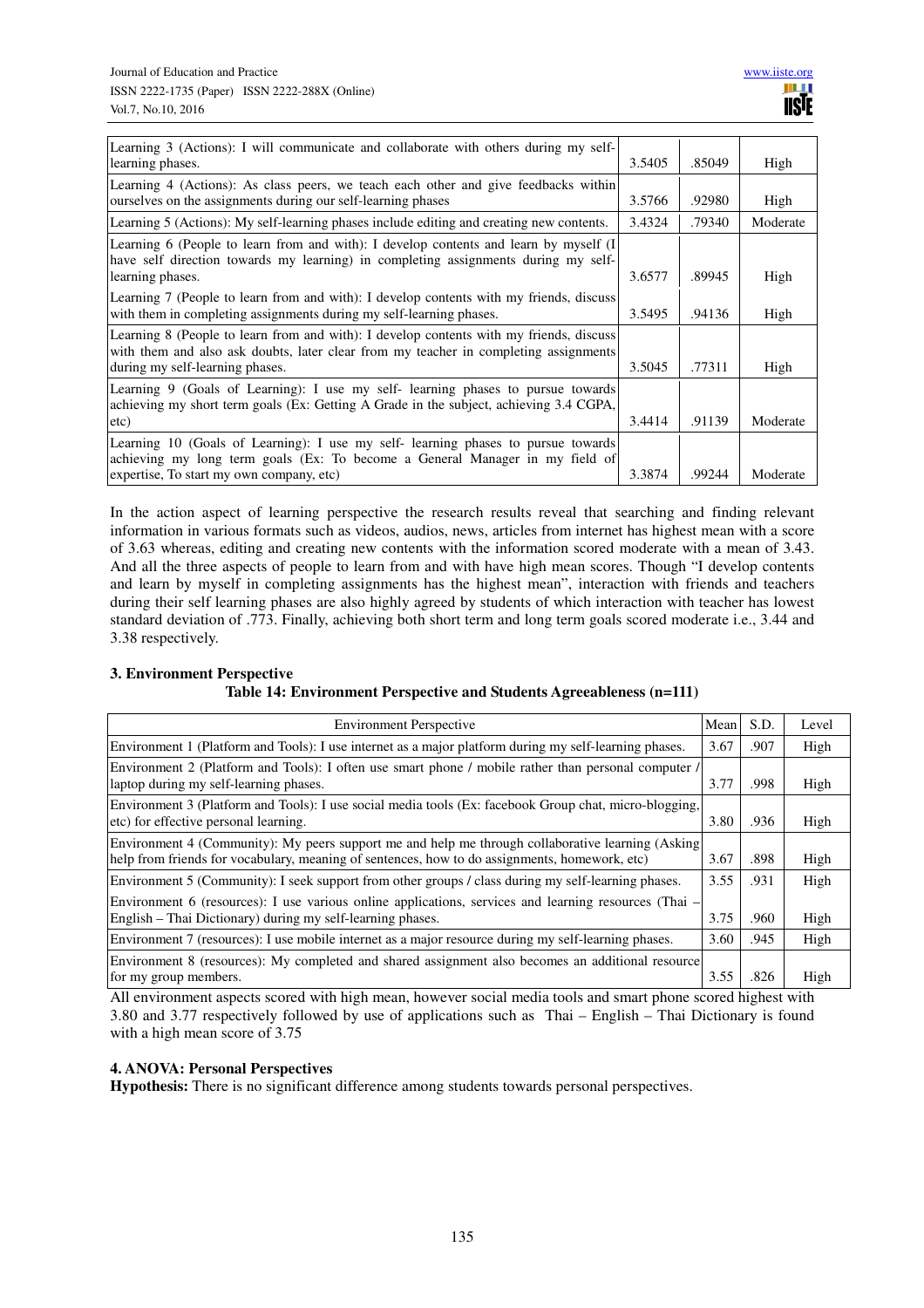#### **Table 15: ANOVA**

|                                                                         |                       | Sum of<br>Squares | Df  | Mean<br>Square | F     | Sig. |
|-------------------------------------------------------------------------|-----------------------|-------------------|-----|----------------|-------|------|
| Personal 1: I have control over my self-learning phases.                | <b>Between Groups</b> | .158              | 2   | .079           | .098  | .907 |
|                                                                         | Within Groups         | 87.572            | 108 | .811           |       |      |
|                                                                         | Total                 | 87.730            | 110 |                |       |      |
| Personal 2: My teachers have control over my                            | self- Between Groups  | .071              | 2   | .036           | .054  | .948 |
| learning phases.                                                        | Within Groups         | 71.496            | 108 | .662           |       |      |
|                                                                         | Total                 | 71.568            | 110 |                |       |      |
| Personal 3: My College has control over my self-learning Between Groups |                       | 8.255             | 2   | 4.127          | 5.966 | .003 |
| phases.                                                                 | Within Groups         | 74.718            | 108 | .692           |       |      |
|                                                                         | Total                 | 82.973            | 110 |                |       |      |

| <b>Table 16: Test of Homogeneity of Variances</b>                  |                               |  |           |  |  |  |  |
|--------------------------------------------------------------------|-------------------------------|--|-----------|--|--|--|--|
|                                                                    | Levene Statistic df1 df2 Sig. |  |           |  |  |  |  |
| Personal 1: I have control over my self-learning phases.           | 1.013                         |  | 2 108 367 |  |  |  |  |
| Personal 2: My teachers have control over my self-learning phases. | .565                          |  | 2 108 570 |  |  |  |  |
| Personal 3: My College has control over my self-learning phases.   | 1.811                         |  | 2 108 168 |  |  |  |  |

The One-Way Anova and test of homogeneity of variances results from table 15 and 16 revealed that there is a significant difference between the groups on "My College has control over my self-learning phases" for which the p<0.05, in order to further find out which specific groups differ among themselves, post hoc test was conducted and the results were displayed in Table 17, 18 and 19 respectively.

#### **Table 17: Personal1**

|                 | Tukey B |                              |
|-----------------|---------|------------------------------|
| Major<br>year & |         | Subset for alpha<br>$= 0.05$ |
| Section         | N       |                              |
| y2              | 47      | 3.4468                       |
| y1              | 42      | 3.5000                       |
| v3              | 22      | 3.5455                       |

Means for groups in homogeneous subsets are displayed.

#### **Table 18: Personal2**

| в<br>L<br>e v<br>× |  |
|--------------------|--|
|--------------------|--|

| Major<br>year & |    | Subset for alpha<br>$= 0.05$ |
|-----------------|----|------------------------------|
| Section         | N  |                              |
| y3              | 22 | 3.4091                       |
| v2              | 47 | 3.4681                       |
|                 | 42 | 3.4762                       |

Means for groups in homogeneous subsets are displayed.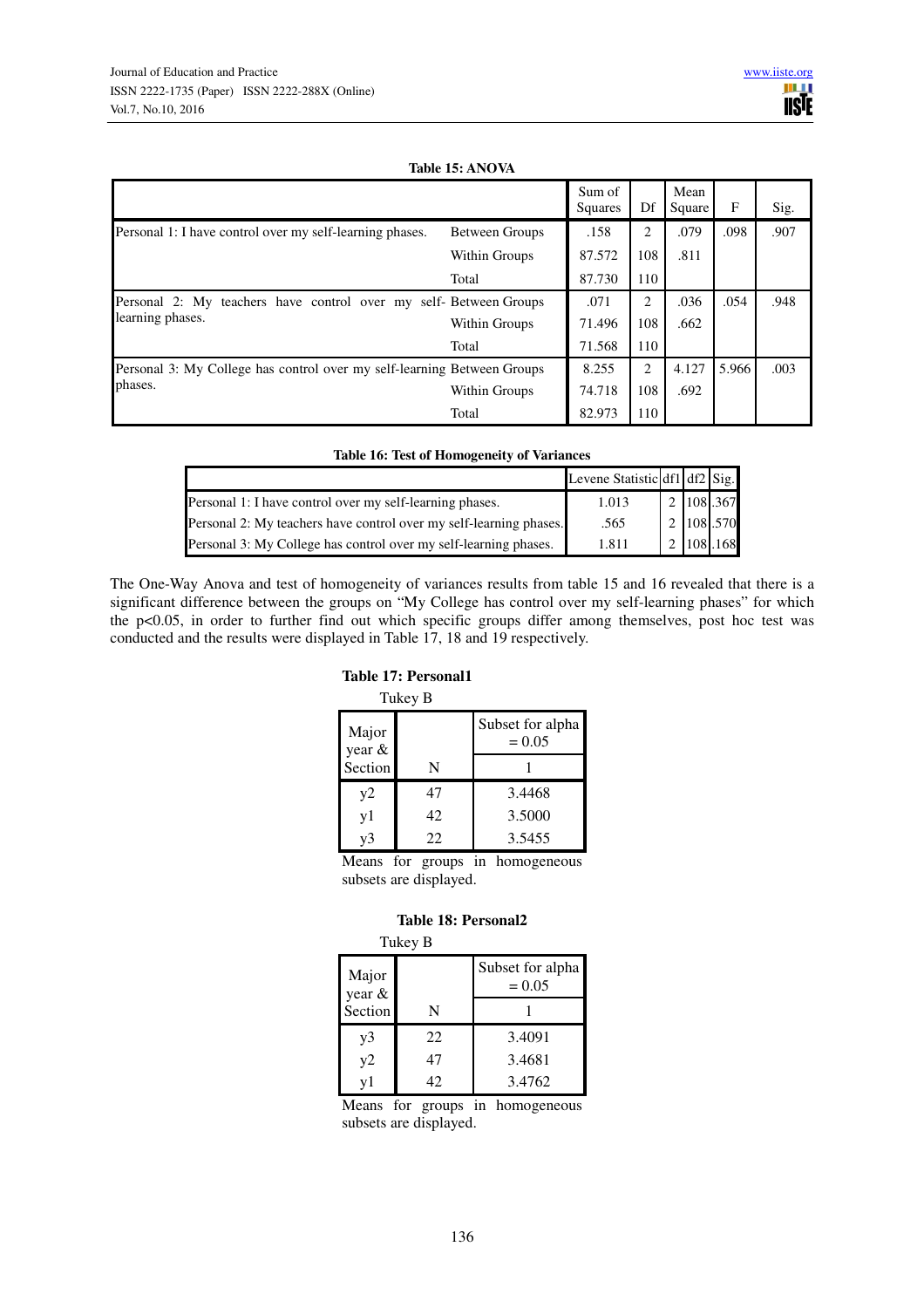|                   | Tukey B |                           |        |  |  |
|-------------------|---------|---------------------------|--------|--|--|
| Major             |         | Subset for alpha = $0.05$ |        |  |  |
| year &<br>Section | N       |                           | 2      |  |  |
| y3                | 22      | 2.6818                    |        |  |  |
| y2                | 47      | 3.0851                    | 3.0851 |  |  |
| v1                | 42      |                           | 3.4286 |  |  |

#### **Table 19: Personal3**

Means for groups in homogeneous subsets are displayed.

The results revealed that the students' perception differs from  $1<sup>st</sup>$ ,  $2<sup>nd</sup>$  and  $3<sup>rd</sup>$  year students. The third year students have very low agreeableness towards their College's control over their self-learning phases whereas year 1 and year 2 students generally agree that their college control their self-learning phases. Hence hypothesis is rejected.

# **ANOVA: Learning Perspectives**

**Hypothesis:** There is no significant difference among students towards learning perspectives. **Table 20: ANOVA**

|                       |                       |                | Table 20: AINO VA |             |       |      |
|-----------------------|-----------------------|----------------|-------------------|-------------|-------|------|
|                       |                       | Sum of Squares | df                | Mean Square | F     | Sig. |
| Learning1             | <b>Between Groups</b> | .033           | $\overline{2}$    | .016        | .016  | .984 |
|                       | Within Groups         | 107.607        | 108               | .996        |       |      |
|                       | Total                 | 107.640        | 110               |             |       |      |
| Learning <sub>2</sub> | <b>Between Groups</b> | 2.308          | $\sqrt{2}$        | 1.154       | 1.304 | .276 |
|                       | Within Groups         | 95.548         | 108               | .885        |       |      |
|                       | Total                 | 97.856         | 110               |             |       |      |
| Learning <sub>3</sub> | <b>Between Groups</b> | .513           | $\overline{2}$    | .257        | .351  | .705 |
|                       | Within Groups         | 79.054         | 108               | .732        |       |      |
|                       | Total                 | 79.568         | 110               |             |       |      |
| Learning4             | <b>Between Groups</b> | .133           | $\overline{2}$    | .067        | .076  | .927 |
|                       | Within Groups         | 94.966         | 108               | .879        |       |      |
|                       | Total                 | 95.099         | 110               |             |       |      |
| Learning <sub>5</sub> | <b>Between Groups</b> | 2.353          | 2                 | 1.176       | 1.900 | .155 |
|                       | Within Groups         | 66.890         | 108               | .619        |       |      |
|                       | Total                 | 69.243         | 110               |             |       |      |
| Learning <sub>6</sub> | <b>Between Groups</b> | 1.313          | $\overline{2}$    | .657        | .809  | .448 |
|                       | Within Groups         | 87.678         | 108               | .812        |       |      |
|                       | Total                 | 88.991         | 110               |             |       |      |
| Learning7             | <b>Between Groups</b> | .551           | $\overline{2}$    | .275        | .307  | .736 |
|                       | Within Groups         | 96.927         | 108               | .897        |       |      |
|                       | Total                 | 97.477         | 110               |             |       |      |
| Learning8             | <b>Between Groups</b> | .027           | $\overline{2}$    | .013        | .022  | .978 |
|                       | Within Groups         | 65.721         | 108               | .609        |       |      |
|                       | Total                 | 65.748         | 110               |             |       |      |
| Learning9             | <b>Between Groups</b> | 3.384          | $\overline{2}$    | 1.692       | 2.077 | .130 |
|                       | Within Groups         | 87.985         | 108               | .815        |       |      |
|                       | Total                 | 91.369         | 110               |             |       |      |
| Learning10            | <b>Between Groups</b> | 1.274          | $\overline{2}$    | .637        | .643  | .528 |
|                       | Within Groups         | 107.068        | 108               | .991        |       |      |
|                       | Total                 | 108.342        | 110               |             |       |      |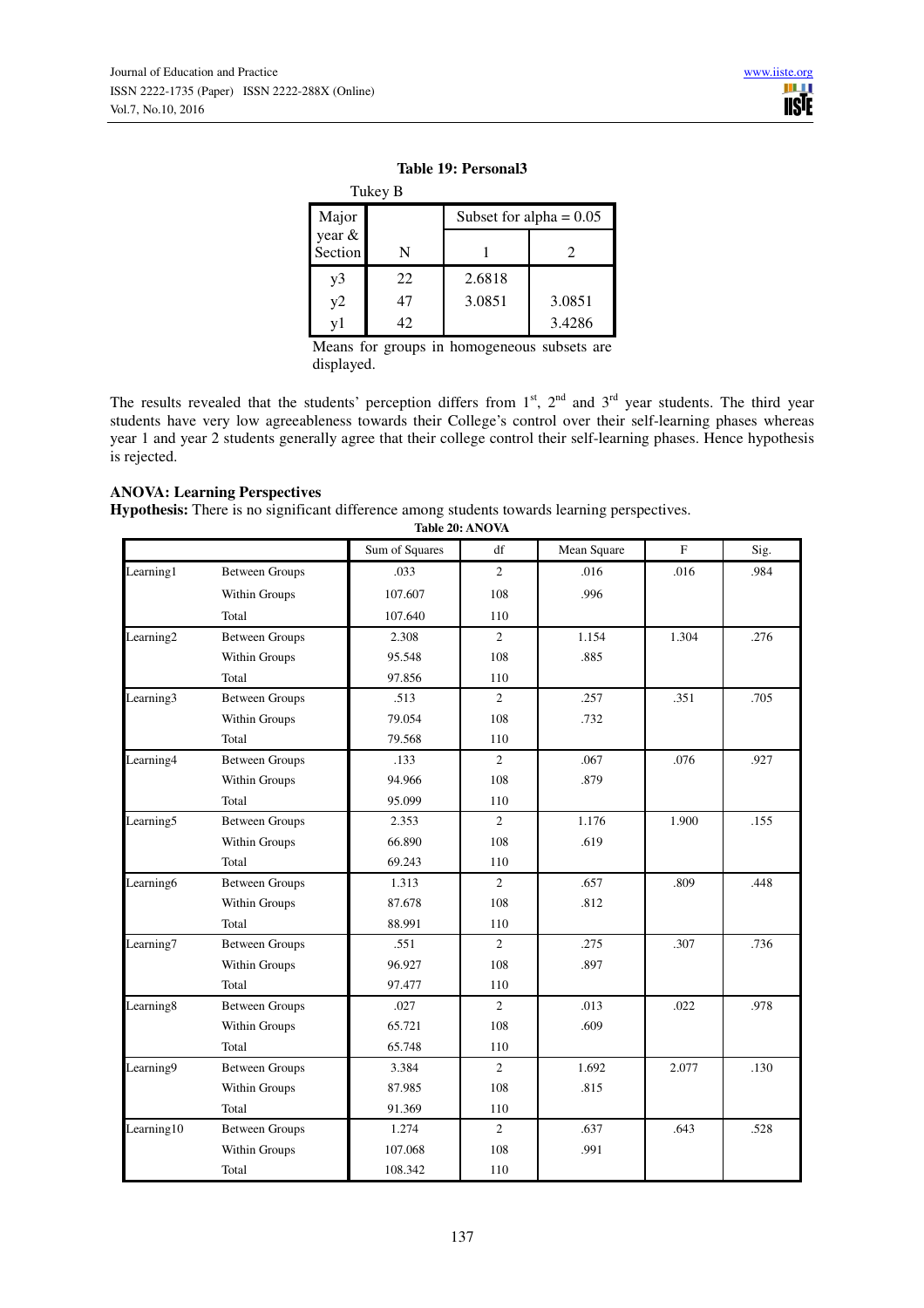From table 20 the one-way ANOVA results revealed that there is no statistically significant difference among the students on learning and environment perspectives, for which the p-value is (P>0.05). Hence the hypothesis is accepted.

# **ANOVA: Environmental Perspectives**

**Hypothesis:** There is no significant difference among students towards environment perspectives.

|              | Table 21: ANOVA       |                |                |             |              |      |  |
|--------------|-----------------------|----------------|----------------|-------------|--------------|------|--|
|              |                       | Sum of Squares | df             | Mean Square | $\mathbf{F}$ | Sig. |  |
| Environment1 | <b>Between Groups</b> | 1.426          | 2              | .713        | .849         | .431 |  |
|              | Within Groups         | 90.682         | 108            | .840        |              |      |  |
|              | Total                 | 92.108         | 110            |             |              |      |  |
| Environment2 | <b>Between Groups</b> | 3.294          | $\overline{c}$ | 1.647       | 1.662        | .195 |  |
|              | Within Groups         | 107.048        | 108            | .991        |              |      |  |
|              | Total                 | 110.342        | 110            |             |              |      |  |
| Environment3 | <b>Between Groups</b> | .574           | 2              | .287        | .347         | .708 |  |
|              | Within Groups         | 89.336         | 108            | .827        |              |      |  |
|              | Total                 | 89.910         | 110            |             |              |      |  |
| Environment4 | <b>Between Groups</b> | 1.958          | 2              | .979        | 1.278        | .283 |  |
|              | Within Groups         | 82.709         | 108            | .766        |              |      |  |
|              | Total                 | 84.667         | 110            |             |              |      |  |
| Environment5 | <b>Between Groups</b> | .503           | $\overline{2}$ | .252        | .285         | .752 |  |
|              | Within Groups         | 95.191         | 108            | .881        |              |      |  |
|              | Total                 | 95.694         | 110            |             |              |      |  |
| Environment6 | <b>Between Groups</b> | 1.561          | $\overline{2}$ | .780        | .889         | .414 |  |
|              | Within Groups         | 94.782         | 108            | .878        |              |      |  |
|              | Total                 | 96.342         | 110            |             |              |      |  |
| Environment7 | <b>Between Groups</b> | .164           | $\mathfrak{D}$ | .082        | .095         | .909 |  |
|              | Within Groups         | 93.079         | 108            | .862        |              |      |  |
|              | Total                 | 93.243         | 110            |             |              |      |  |
| Environment8 | <b>Between Groups</b> | .554           | 2              | .277        | .411         | .664 |  |
|              | Within Groups         | 72.923         | 108            | .675        |              |      |  |
|              | Total                 | 73.477         | 110            |             |              |      |  |

From table 21 the results of One-way ANOVA revealed that there is no statistically significant difference among the students on learning and environment perspectives, for which the p-value is (P>0.05). Hence the hypothesis is accepted.

# **6. Discussion**

The results of the study confirmed that,

- 1. In personal perspective, all the three stakeholders, i.e., the student, teacher and the college have control or ownership over the self-learning phases of the students. And it also revealed that the level of control of college over the students self-learning phases reduces and students take more ownership as they rise to senior levels from year one to year three.
- 2. In learning perspective, searching and finding relevant information in various formats such as videos, audios, news, articles from internet and teaching each other by giving feedbacks within themselves on their assignments during our self-learning phases are the highly agreed activities.
- 3. In environment perspective, social media and smart phones play a key role during students self-learning phases.